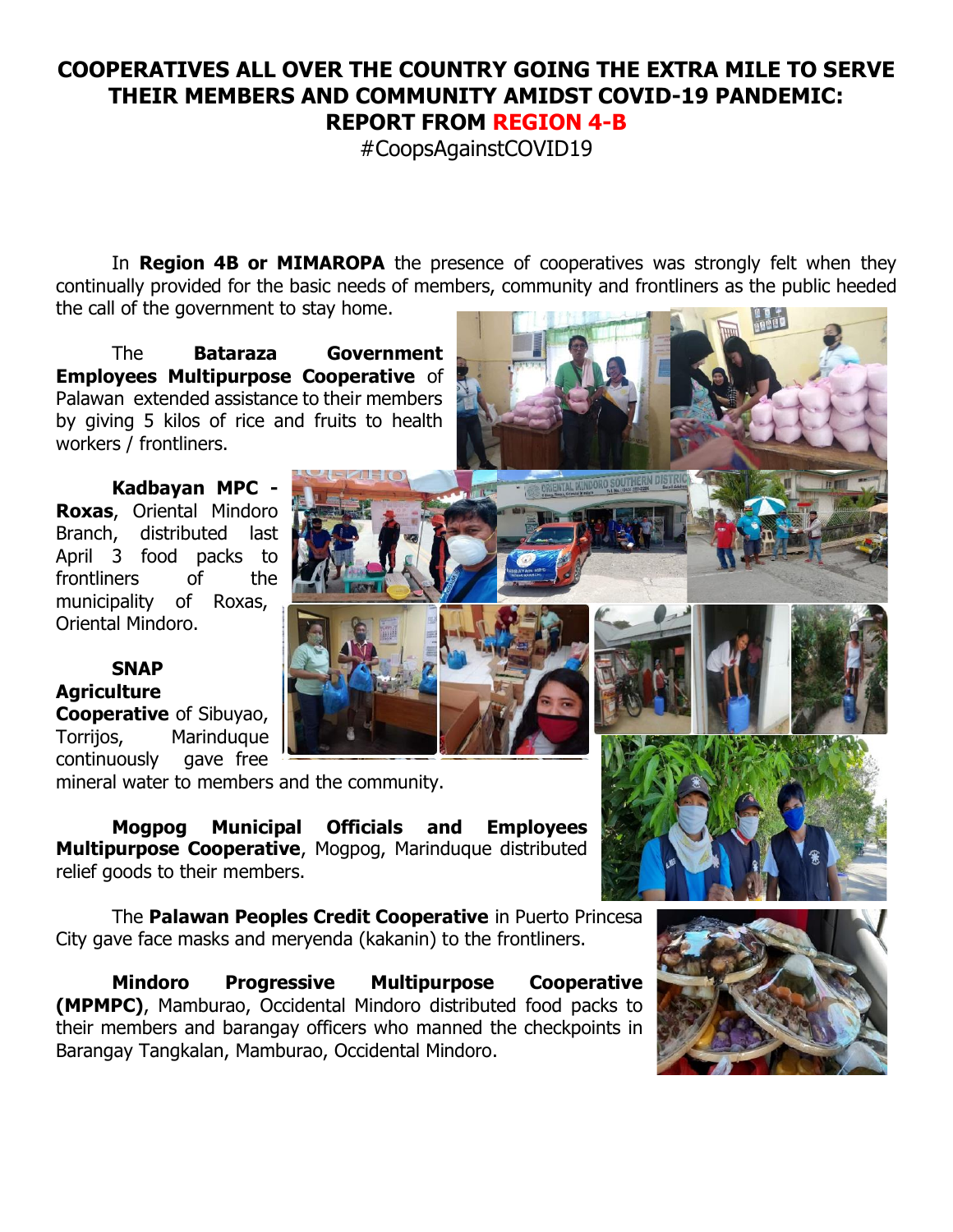**Bataraza National High School Mentors Multipurpose Cooperative**, a micro cooperative in the Municipality of Bataraza, gave gasoline allowance to health workers/ frontliners in the Poblacion area.

**Palawan Cooperative Union** donated agricultural products for Ospital ng Palawan Staff.

**Calumpit Multipurpose Cooperative,** Brgy. Calumpit, Sablayan, Occidental Mindoro provided Php 200,000.00 worth of grocery package for their members.

**Calintaan Seed Growers Cooperative** of Calintaan, Occidental Mindoro distributed grocery packages for their members and to the 160 families who belongs to the poorest of the poor of the Barangay Tanyag, Iriron, Dagupan and Poblacion,

Calintaan, Occidental Mindoro. The donations were sourced from the cooperative's Community Development Fund.

**SAMPKA Multipurpose Cooperative,** Brgy. Ibud, Sablayan, Occidental Mindoro distributed 10 kgs. of rice to their members.

**Occidental Mindoro Cooperative Bank (OMCB)** distributed biscuits and bottled water in checkpoints from Mamburao to Magsaysay. OMCB also distributed vitamins to senior citizens of Magsaysay, Occidental Mindoro.

**Kadbayan Multipurpose Cooperative – Roxas, Occidental Mindoro Branch** donated rice, distributed grocery packages, and also provided beddings to the frontliners of the Provincial Government who conducted relief operations to the municipalities of Roxas, Mansalay and Bulalacao, Oriental Mindoro.



The **Kapatiran Multipurpose Cooperative**, Barangay Amas, Brookes Point, Palawan extended help to their members by giving them 3 kilos of rice.